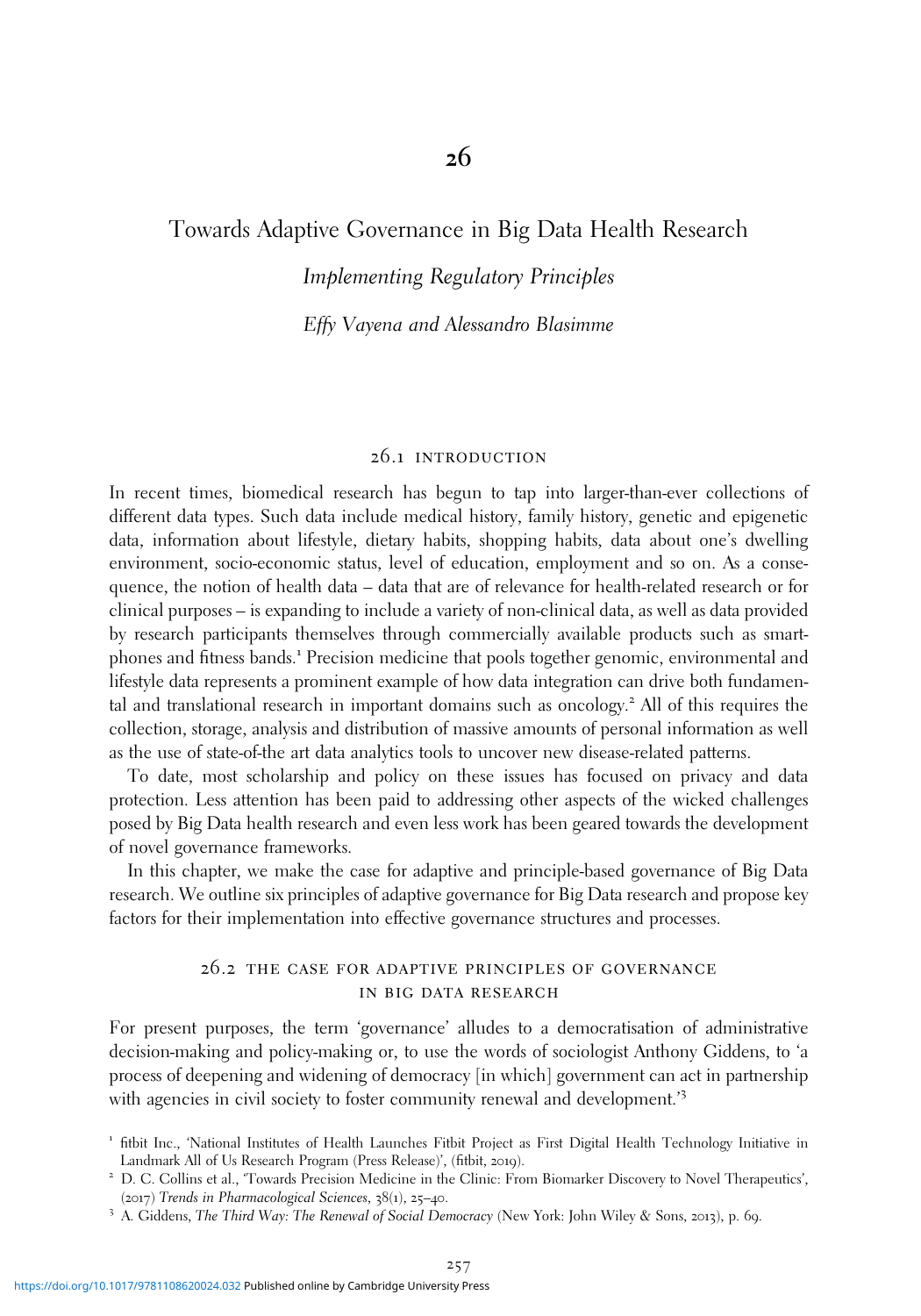Regulatory literature over the last two decades has formalised a number of approaches to governance that seem to address some of the defining characteristics of Big Data health research. In particular, adaptive governance and principles-based regulation appear wellsuited to tackle three specific features of Big Data research, namely: (1) the evolving, and thus hardly predictable nature of the data ecosystem in Big Data health research – including the fast-paced development of new data analysis techniques; (2) the polycentric character of the actor network of Big Data and the absence of a single centre of regulation; and  $(3)$  the fact that most of these actors do not currently share a common regulatory culture and are driven by unaligned values and visions.<sup>4</sup>

Adaptive governance is based on the idea that – in the presence of uncertainty, lack of evidence and evolving, dynamic phenomena – governance should be able to adapt to the mutating conditions of the phenomenon that it seeks to govern. Key attributes of adaptive governance are the inclusion of multiple stakeholders in governance design, $5$  collaboration between regulating and regulated actors, $6$  the incremental and planned incorporation of evidence in governance solutions<sup>7</sup> and openness to cope with uncertainties through social learning.<sup>8</sup> This is attained by planning evidence collection and policy revision rounds in order to refine the fit between governance and public expectations; distributing regulatory tasks across a variety of actors (polycentricity); designing partially overlapping competences for different actors (redundancy); and by increasing participation in policy and management decisions by otherwise neglected social groups. Adaptive governance thus seems to adequately reflect the current state of Big Data health research as captured by the three characteristics outlined above. Moreover, social learning – a key feature of adaptive governance – can help explore areas of overlapping consensus even in a fragmented actor network like the one that constitutes Big Data research.

Principles based regulation (PBR) is a governance approach that emerged in the 1990s to cope with the expansion of the financial services industry. Just as Big Data research is driven by technological innovation, financial technologies (the so-called fintech industry) have played a disruptive role for the entire financial sector.<sup>9</sup> Unpredictability, accrual of new stakeholders and lack of regulatory standards and best practices characterise this phenomenon. To respond to this, regulators such as the UK Financial Services Authority (FSA), backed-up by a number of academic supporters of 'new governance' approaches,<sup>10</sup> have proposed principles-based regulation as a viable governance model.<sup>11</sup> In this model, regulation and oversight relies on broadlystated principles that reflect regulators orientations, values and priorities. Moreover, implementation of the principles is not entirely delegated to specified rules and procedures. Rather, PBR relies on regulated actors to set up mechanism to comply with the principles.<sup>12</sup> Principles are

<sup>4</sup> E. Vayena and A. Blasimme, 'Health Research with Big Data: Time for Systemic Oversight', (2018) The Journal of Law, Medicine  $\mathfrak{G}$  Ethics, 46(1), 119–129.<br><sup>5</sup> C. Folke et al., 'Adaptive Governance of Social-Ecological Systems', (2005) Annual Review of Environment and

Resources, 30, 441-473.<br>
<sup>6</sup> T. Dietz et al., 'The Struggle to Govern the Commons', (2003) Science, 302(5652), 1907–1912.<br>
<sup>7</sup> C. Ansell and A. Gash, 'Collaborative Governance in Theory and Practice', (2008) Journal of Pub

Research and Theory, 18(4), 543–571.<br><sup>8</sup> J. J. Warmink et al., 'Coping with Uncertainty in River Management: Challenges and Ways Forward', (2017) Water<br>Resources Management, 31(14), 4587–4600.

<sup>&</sup>lt;sup>9</sup> R. J. McWaters et al., 'The Future of Financial Services-How Disruptive Innovations Are Reshaping the Way Financial Services Are Structured, Provisioned and Consumed', (World Economic Forum, 2015).

<sup>&</sup>lt;sup>10</sup> R. A. W. Rhodes, 'The New Governance: Governing without Government', (1996) Political Studies, 44(4), 652–667.<br><sup>11</sup> J. Black, 'The Rise, Fall and Fate of Principles Based Regulation', (2010) LSE Legal Studies Working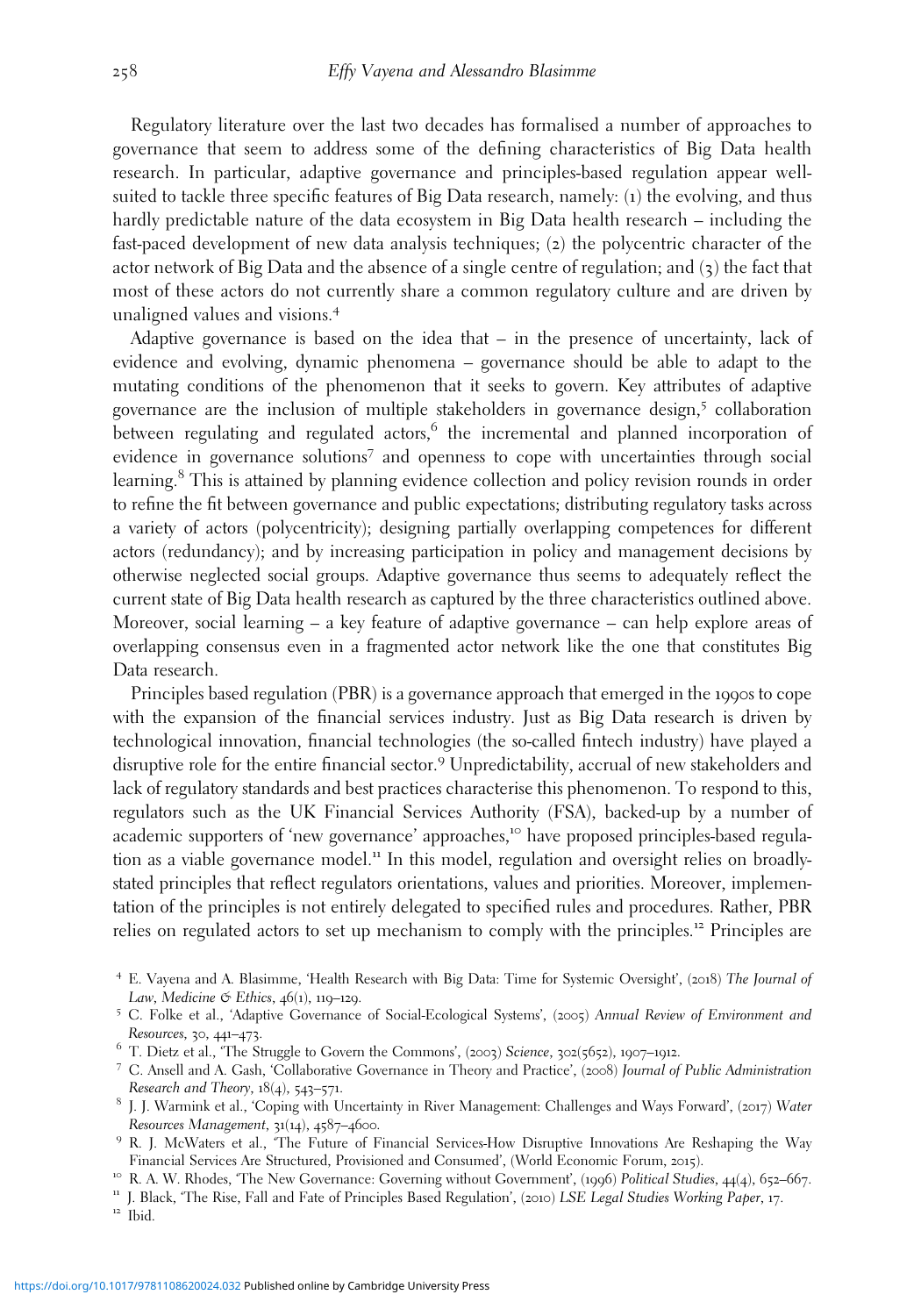usually supplemented by guidance, white papers and other policies and processes to channel the compliance efforts of regulated entities. See further on PBR, Sethi, Chapter 17, this volume.

We contend that PBR is helpful to set up Big Data governance in the research space because it is explicitly focussed on the creation of some form of normative alignment between the regulator and the regulated; it creates conditions that can foster the emergence of shared values among different regulated stakeholders. Since compliance is not rooted on box-ticking nor respect for precisely-specified rules, PBR stimulates experimentation with a number of different oversight mechanisms. This bottom-up approach allows stakeholders to explore a wide range of activities and structures to align with regulatory principles, favouring the selection of more costefficient and proportionate mechanisms. Big data health research faces exactly this need to create stakeholders' alignment and to cope with the wide latitude of regulatory attitudes that is to be expected in an innovative domain with multiple newcomers.

The governance model that we propose below relies on both adaptive governance – as to its capacity to remain flexible to future evolutions of the field – and PBR – because of its emphasis on principles as sources of normative guidance for different stakeholders.

#### 26.3 a framework to develop systemic oversight

The framework we propose below provides guidance to actors that have a role in the shaping and management of research employing Big Data; it draws inspiration from the above-listed features of adaptive governance. Moreover, it aligns with PBR in that it offers guidance to stakeholders and decision-makers engaged at various levels in the governance of Big Data health research. As we have argued elsewhere, our framework will facilitate the emergence of systemic oversight functions for the governance of Big Data health research.<sup>13</sup> The development of systemic oversight relies on six high-order principles aimed at reducing the effects of a fragmented governance landscape and at channelling governance decisions – through both structures and processes – towards an ethically defensible common ground. These six principles do not predefine which specific governance structures and processes shall be put in place – hence the caveat that they represent high-order guides. Rather, they highlight governance features that shall be taken into account in the design of structures and processes for Big Data health research. Equally, our framework is not intended as a purpose-neutral approach to governance. Quite to the contrary; the six principles we advance do indeed possess a normative character in that they endorse valuable states of affairs that shall occur as a result of appropriate and effective governance. By the same token, our framework suggests that action should be taken in order to avoid certain kinds of risks that will most likely occur if left unattended. In this section, we will illustrate the six principles of systemic oversight – adaptivity, flexibility, monitoring, responsiveness, reflexivity and inclusiveness – while the following section deals with the effective interpretation and implementation of such principles in terms of both structures and processes.

Adaptivity**:** adaptivity is the capacity of governance structures and processes to ensure proper management of new forms of data as they are incorporated into health research practices. Adaptivity, as presented here, has also been discussed as a condition for resilience, that is, for the capacity of any given system to 'absorb disturbances and reorganize while undergoing change so as to still retain essentially the same function, structure, identity and feedbacks.<sup>14</sup>

<sup>&</sup>lt;sup>13</sup> Vayena and Blasimme, 'Health Research'.<br><sup>14</sup> B. Walker et al., 'Resilience, Adaptability and Transformability in Social–Ecological Systems', (2004) *Ecology and* Society,  $9(2)$ , 4.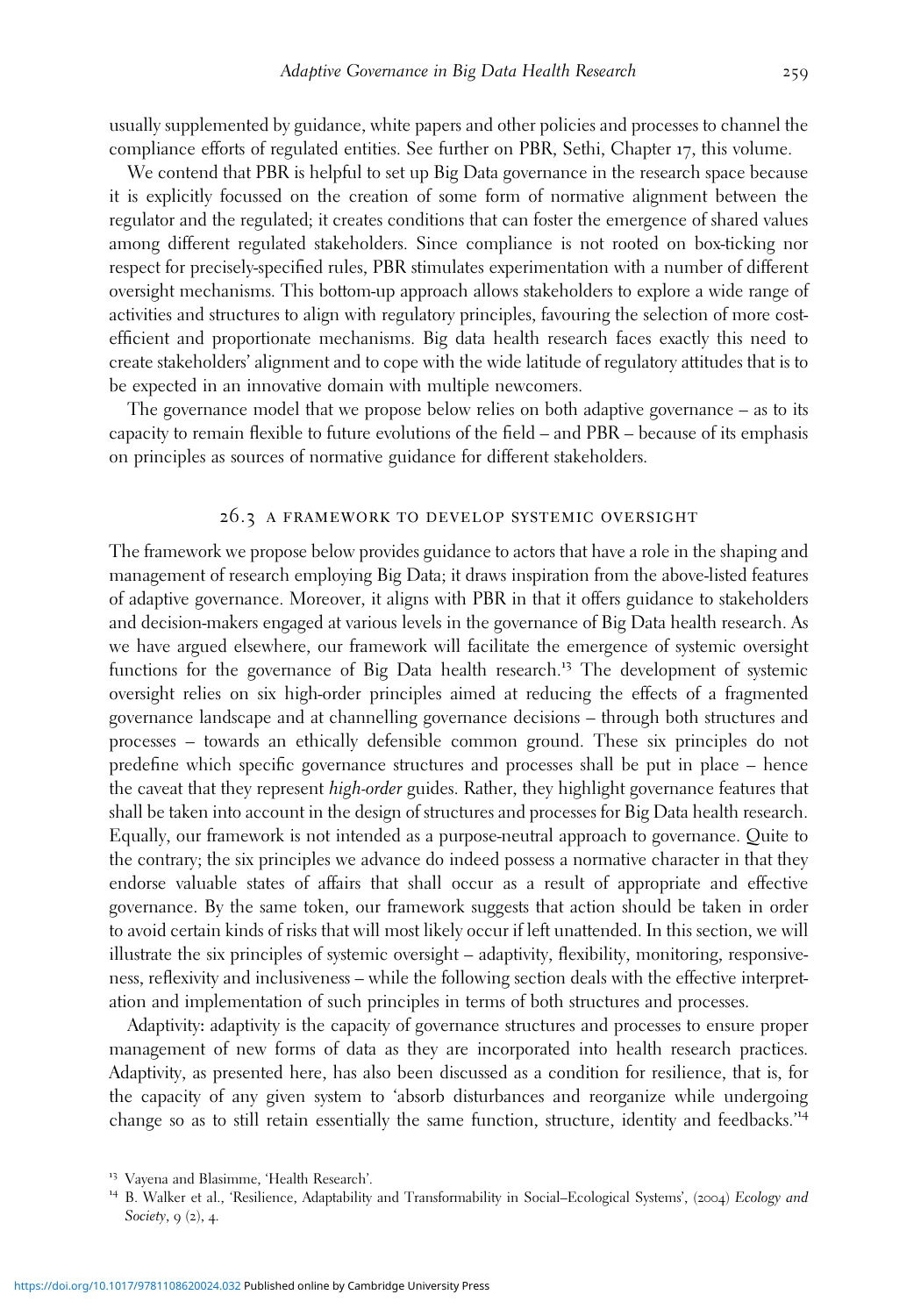This feature is crucial in the case of a rapidly evolving field – like Big Data research – whose future shape, as a consequence, is hard to anticipate.

Flexibility**:** flexibility refers to the capacity to treat different data types depending on their actual use rather than their source alone. Novel analytic capacities are jeopardising existing data taxonomies, which rapidly renders regulatory categories constructed around them obsolete. Flexibility means, therefore, recognising the impact of technical novelties and, at a minimum, giving due consideration to their potential consequences.

Monitoring**:** risk minimisation is a crucial aim of research ethics. With the possible exception of highly experimental procedures, the spectrum of physical and psychological harms due to participation in health research is fairly straightforward to anticipate. In the evolving health data ecosystem described so far, however, it is difficult to anticipate upfront what harms and vulnerabilities research subjects may encounter due their participation in Big Data health research. This therefore requires on-going monitoring.

Responsiveness**:** despite efforts in monitoring emerging vulnerabilities, risks can always materialise. In Big Data health research, privacy breaches are a case in point. Once personal data are exposed, privacy is lost. No direct remedy exists to re-establish the privacy conditions that were in place before the violation. Responsiveness therefore prescribes that measures are put in place to at least reduce the impact of such violations on the rights, interests and well-being of research participants.

Reflexivity**:** it is well known that certain health-related characteristics cluster in specifi<sup>c</sup> human groups, such as populations, ethnic groups, families and socio-economic strata. Big data are pushing the classificatory power of research to the next level, with potentially worrisome implications. The classificatory assumptions that drive the use of rapidly evolving data-mining capacities need to be put under careful scrutiny as to their plausibility, opportunity and consequences. Failing to do so will result in harms to all human groups affected by those assumptions. What is more, public support for, as well as trust in, scientific research may be jeopardised by the reputational effects that can arise if reflexivity and scrutiny are not maintained.

Inclusiveness**:** the last component of systemic oversight closely resonates with one of the key features of adaptive governance, that is, the need to include all relevant parties in the governance process. As more diverse data sources are aggregated, the more difficult it becomes for research participants to exert meaningful control on the expanding cloud of personal data that is implicated by their participation.<sup>15</sup> Experimenting with new forms of democratic engagement is therefore imperative for a field that depends on resources provided by participants (i.e. data), but that, at the same time, can no longer anticipate how such resources will be employed, how they will be analysed and with which consequences. See Burgess, Chapter 25.

These six principles can be arranged to form the acronym AFIRRM: our model framework for the governance of Big Data health research.

## 26.4 big data health research: implementing effective governance

While there is no universal definition of the notion of effective governance, it alludes in most cases to an alignment between purposes and outcomes, reached through processes that fulfil

<sup>&</sup>lt;sup>15</sup> E. Vayena and A. Blasimme, 'Biomedical Big Data: New Models of Control over Access, Use and Governance', (2017) Journal of Bioethical Inquiry, 14(4), 501–513.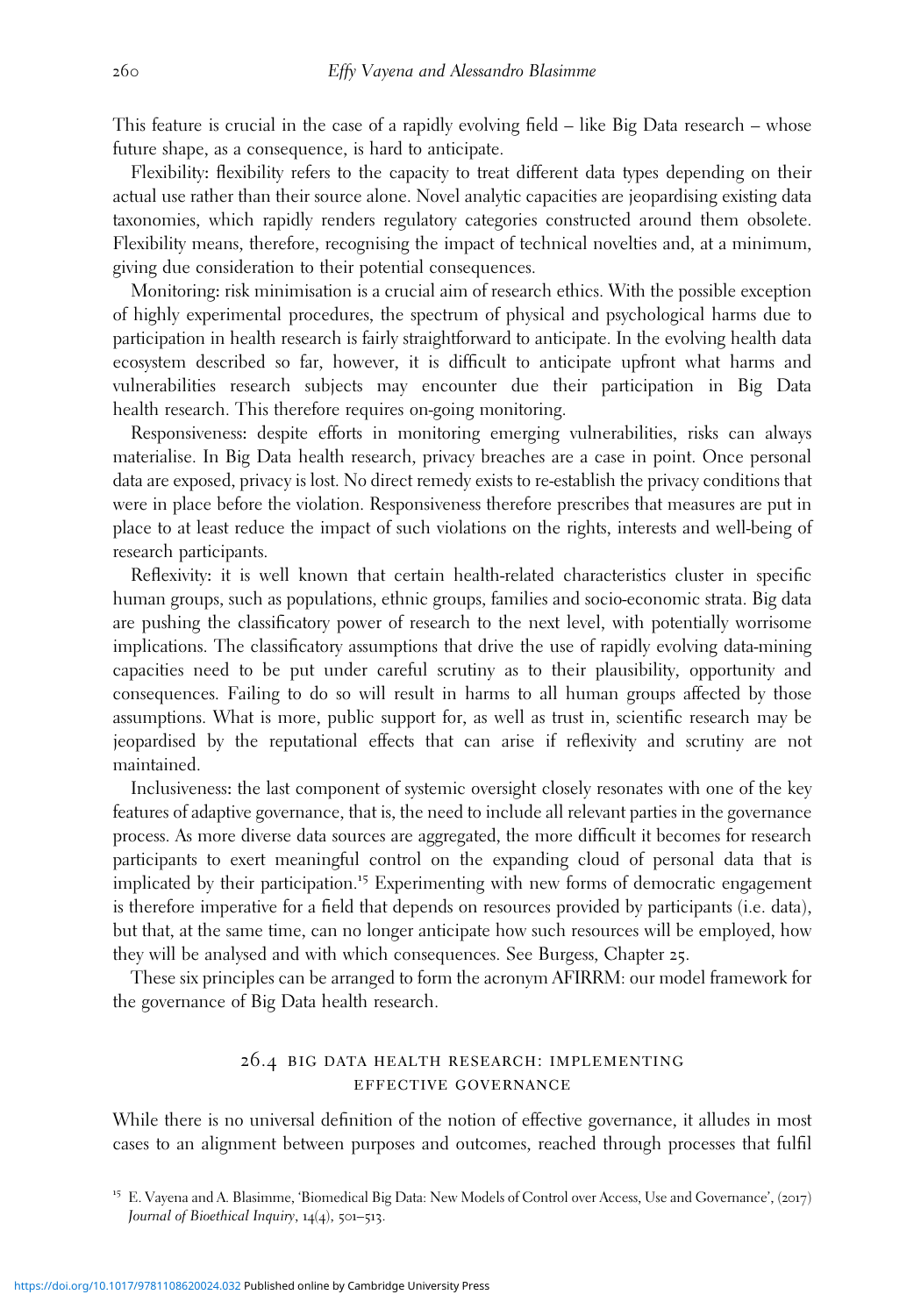constituents' expectations and which project legitimacy and trust onto the involved actors.<sup>16</sup> This understanding of effective governance fits well with our domain of interest: Big Data health research. In the remainder of this chapter, drawing on literature on the implementation of adaptive governance and PBR, we discuss key issues to be taken into account in trying to derive effective governance structures and oversight mechanism from the AFIRRM principles.

The AFIRRM framework endorses the use of principles as high-level articulations of what is to be expected by regulatory mechanisms for the governance of Big Data health research. Unlike the use of PBR in financial markets where a single regulator expects compliance, PBR in the Big Data context responds to the reality that governance functions are distributed among a plethora of actors, such as ethics review committees, data controllers, privacy commissioners, access committees, etc. PBR within the AFIRRM framework offers a blueprint for such a diverse array of governance actors to create new structures and processes to cope with the specific ethical and legal issues raised by the use of Big Data. Such principles have a generative function in the governance landscape, that is, in the process of being created to govern those issues.

The key advantage of principles in this respect is that they require making the reason behind regulation visible to all interested parties, including publics. This amounts to an exercise of public accountability that can bring about normative coherence among actors with different starting assumptions. The AFIRRM principles stimulate a bottom-up exploration of the values at stake and how compliance with existing legal requirements will be met. In this sense, the AFIRRM principles perform a formal, more than a substantive function, precisely because we assume the substantive ethical and legal aims of regulation that have already been developed in health research – such as the protection of research participants from the risk of harm – to hold true also for research employing Big Data. What AFIRRM principles do is to provide a starting point for deliberation and action that respects existing ethical standards and complies with preexisting legal rules.

The AFIRRM principles do not envision actors in the space of Big Data research to selfregulate, but they do presuppose trust between regulators and regulated entities: regulators need to be confident that regulated entities will do their best to give effect to the principles in good faith. While some of the interests at stake in Big Data health research might be in tension – like the interest of researchers to access and distribute data, and the interests of data donors to control what their personal data are used for – developing efficient governance structures and processes that meet stakeholders' expectations is of advantage for all interested parties to begin with conversations based on core agreed principles. Practically, this requires all relevant stakeholders to have a say in the development and operationalisation of the principles at stake.

Adaptive governance scholarship has identified typical impediments to effective operationalisation of adaptive mechanisms. A 2012 literature review of adaptive governance, network management and institutional analysis identified three key challenges to the effective implementation of adaptive governance: ill-defined purposes and objectives, unclear governance context and lack of evidence in support of blueprint solutions.<sup>17</sup>

Let us briefly illustrate each of these challenges and explain how systemic oversight tries to avoid them. In the shift from centralised forms of administration and decision-making, to less

<sup>&</sup>lt;sup>16</sup> See, for example, S. Arjoon, 'Striking a Balance between Rules and Principles-Based Approaches for Effective Governance: A Risks-Based Approach', (2006) Journal of Business Ethics, 68(1), 53–82; A. Kezar, 'What Is More Important to Effective Governance: Relationships, Trust, and Leadership, or Structures and Formal Processes?', (2004) New Directions for Higher Education, 127, 35–46.<br><sup>17</sup> J. Rijke et al., 'Fit-for-Purpose Governance: A Framework to Make Adaptive Governance Operational', (2012)

Environmental Science & Policy, 22, 73-84.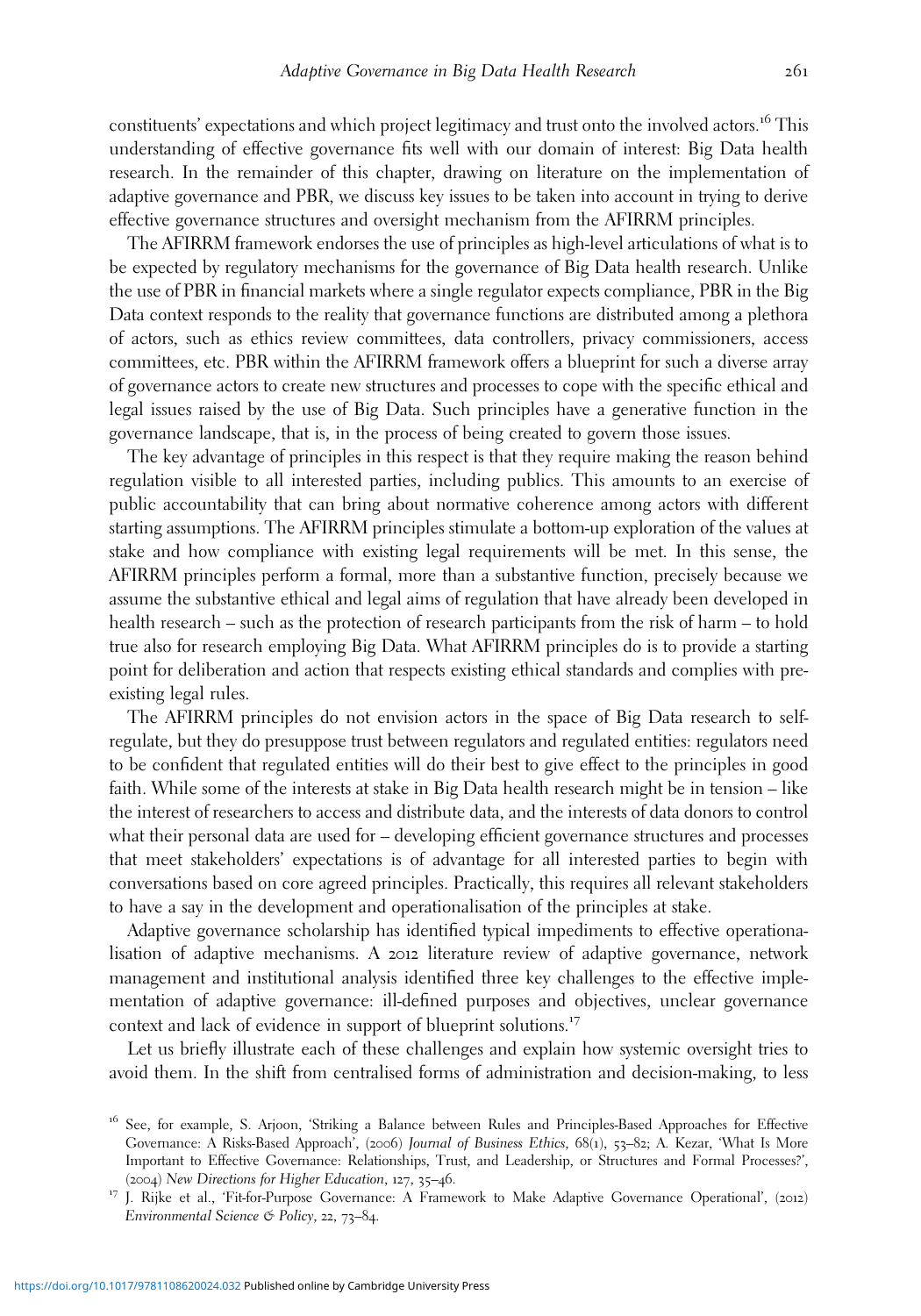formalised and more distributed governance networks that occurred over the last three decades,<sup>18</sup> the identification of governance objectives is no longer straightforward. This difficulty may also be due to the potentially conflicting values of different actors in the governance ecosystem. In this respect, systemic oversight has the advantage of not being normatively neutral. The six principles of systemic oversight determinedly aim at fostering an ethical common ground for a variety of governance actors and activities in the space of Big Data research. What underpins the framework, therefore, is a view of what requires ethical attention in this rapidly evolving field, and how to prioritise actions accordingly. In this way, systemic oversight can provide orientation for a diverse array of governance actors (structures) and mechanisms (processes), all of which are supposed to produce an effective system of safeguards around activities in this domain. Our framework directs attention to critical features of Big Data research and promotes a distributed form of accountability that will, where possible, emerge spontaneously from the different operationalisations of its components. The six components of systemic oversight, therefore, suggest what is important to take into account when considering how to adapt the composition, mandate, operations and scope of oversight bodies in the field of Big Data research.

The second challenge to effective adaptive governance – unclear governance context – refers to the difficulty of mapping the full spectrum of rules, mechanisms, institutions and actors involved in a distributed governance system or systems. Systemic oversight requires mapping the overall governance context in order to understand how best to implement the framework in practice. This amounts to an empirical inquiry into the conditions (structures, mechanisms and rules) in which governance actors currently operate. In a recent study we showed that current governance mechanisms for research biobanks, for instance, are not aligned with the requirements of systemic oversight.<sup>19</sup> In particular, we showed that systemic oversight can contribute to improve accountability of research infrastructures that, like biobanks, collect and distribute an increasing amount of scientific data.

The third and last challenge to effective operationalisation of adaptive mechanisms has to do with the limits of ready-made blueprint solutions to complex governance models. Political economist and Nobel Laureate Elinor Ostrom has written extensively on this. In her work on socio-ecological systems, Ostrom has convincingly shown that policy actors have the tendency to buy into what she calls 'policy panaceas',<sup>20</sup> that is, ready-made solutions to very complex problems. Such policy panaceas are hardly ever supported by solid evidence regarding the effectiveness of their outcomes. One of the most commonly cited reasons for their lack of effectiveness is that complexity entails high degrees of uncertainty as to the very phenomenon that policy makers are trying to govern.

We saw that uncertainty is characteristic of Big Data research too (see Section 26.2). That is why systemic oversight refrains from prescribing any particular governance solution. While not rejecting traditional predict-and-control approaches (such as informed consent, data anonymisation and encryption), systemic oversight does not put all the regulatory weight on any particular instrument or body. The systemic ambition of the framework lies in its pragmatic orientation towards a plurality of tools, mechanisms and structures that could jointly stabilise the responsible

<sup>&</sup>lt;sup>18</sup> R. A. W. Rhodes, Understanding Governance: Policy Networks, Governance, Reflexivity, and Accountability (Buckingham: Open University Press, 1997); R. A. W. Rhodes, 'Understanding Governance: Ten Years On', (2007)<br>Organization Studies, 28(8), 1243-1264.

<sup>&</sup>lt;sup>19</sup> F. Gille et al. 'Future-proofing biobanks' governance', (2020) *European Journal of Human Genetics*, 28, 989–996.<br><sup>20</sup> E. Ostrom, 'A Diagnostic Approach for Going beyond Panaceas', (2007) Proceedings of the National

Sciences, 104(39), 15181-15187.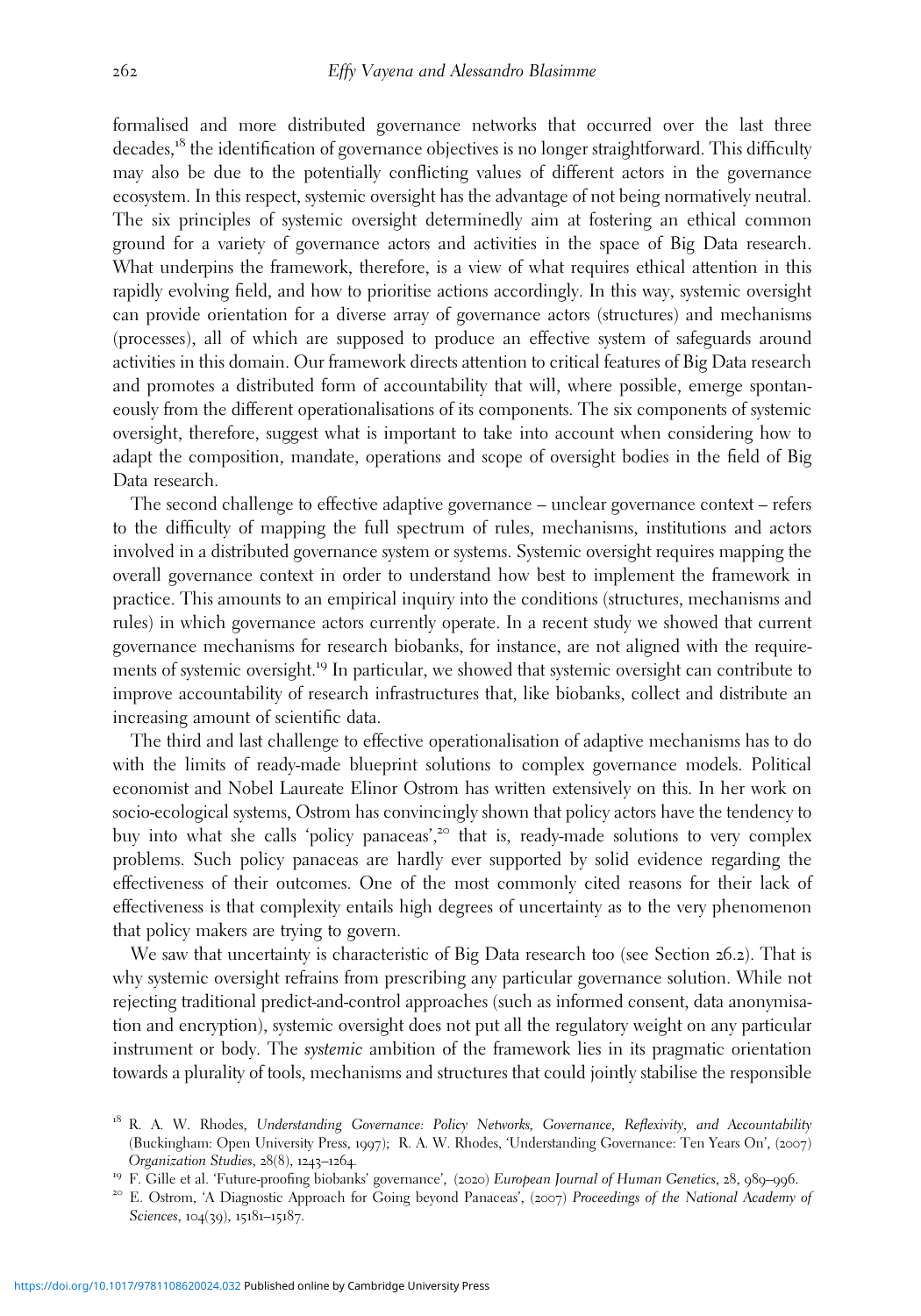use of Big Data for research purposes. In this respect, our framework acknowledges that '[a]daptation typically emerges organically among multiple centers of agency and authority in society as a relatively self-organized or autonomous process marked by innovation, social learning and political deliberation'.<sup>21</sup>

Still, a governance framework's capacity to avoid known bottlenecks to operationalisation is a necessary but not a sufficient condition to its successful implementation. The further question is how the principles of the systemic oversight model can be incorporated into structures and processes in Big Data research governance. With structures we mean actors and networks of actors involved in governance, and organised in bodies charged with oversight, organisational or policy-making responsibilities. Processes, instead, are the mechanisms, procedures, rules, laws and codes through which actors operate and bring about their governance objectives. Structures and processes define the polycentric, redundant and experimental system of governance that an adaptive governance model intends to promote.<sup>22</sup>

#### 26.5 key features of governance structures and processes

Here we follow the work of Rijke and colleagues<sup>23</sup> in identifying three key properties of adaptive governance structures: centrality, cohesion and density. While it is acknowledged that centralised structures can be effective as a response to crises and emergencies, centralisation is precisely a challenge in Big Data; our normative response is to call for inclusive social learning among the broad array of stakeholders, subject to challenges of incomplete representation of relevant interests (see further below). Still, this commitment can help to promote network cohesion by fostering discussion about how to implement the principles, while also promoting the formation of links between governance actors, as required by density. In addition, this can help to ensure that governance roles are fairly distributed among a sufficiently diverse array of stakeholders and that, as a consequence, decisions are not hijacked by technical experts.

The governance space in Big Data research is already populated by numerous actors, such as IRBs, data access committees and advisory boards. These bodies are not necessarily inclusive of a sufficiently broad array of stakeholders and therefore they may not be very effective at promoting social learning. Their composition could thus be rearranged in order to be more representative of the interests at stake and to promote continued learning. New actors could also enter the governance system. For instance, data could be made available for research by data subjects themselves through data platforms.<sup>24</sup>

Network of actors (structures) operating in the space of health research do so through mechanisms and procedures (processes) such as informed consent and ethics review, as well as data access review, policies on reporting research findings to participants, public engagement activities and privacy impact assessment.

Processes are crucial to effective governance of health research and are a critical component of the systemic oversight approach as their features can determine the actual impact of its principles. Drawing on scholarship in adaptive governance, we present three such features

<sup>&</sup>lt;sup>21</sup> D. A. DeCaro et al., 'Legal and Institutional Foundations of Adaptive Environmental Governance',  $(2017)$  Ecology and Society: A Journal of Integrative Science for Resilience and Sustainability, 22 (1), 1.<br><sup>22</sup> B. Chaffin et al., 'A Decade of Adaptive Governance Scholarship: Synthesis and Future Directions', (2014) Ecology

and Society, 19(3), 56.<br><sup>23</sup> Rijke et al., 'Fit-for-Purpose Governance'.<br><sup>24</sup> A. Blasimme et al., 'Democratizing Health Research Through Data Cooperatives', (2018) *Philosophy & Technology*,

<sup>31</sup>(3), 473–479.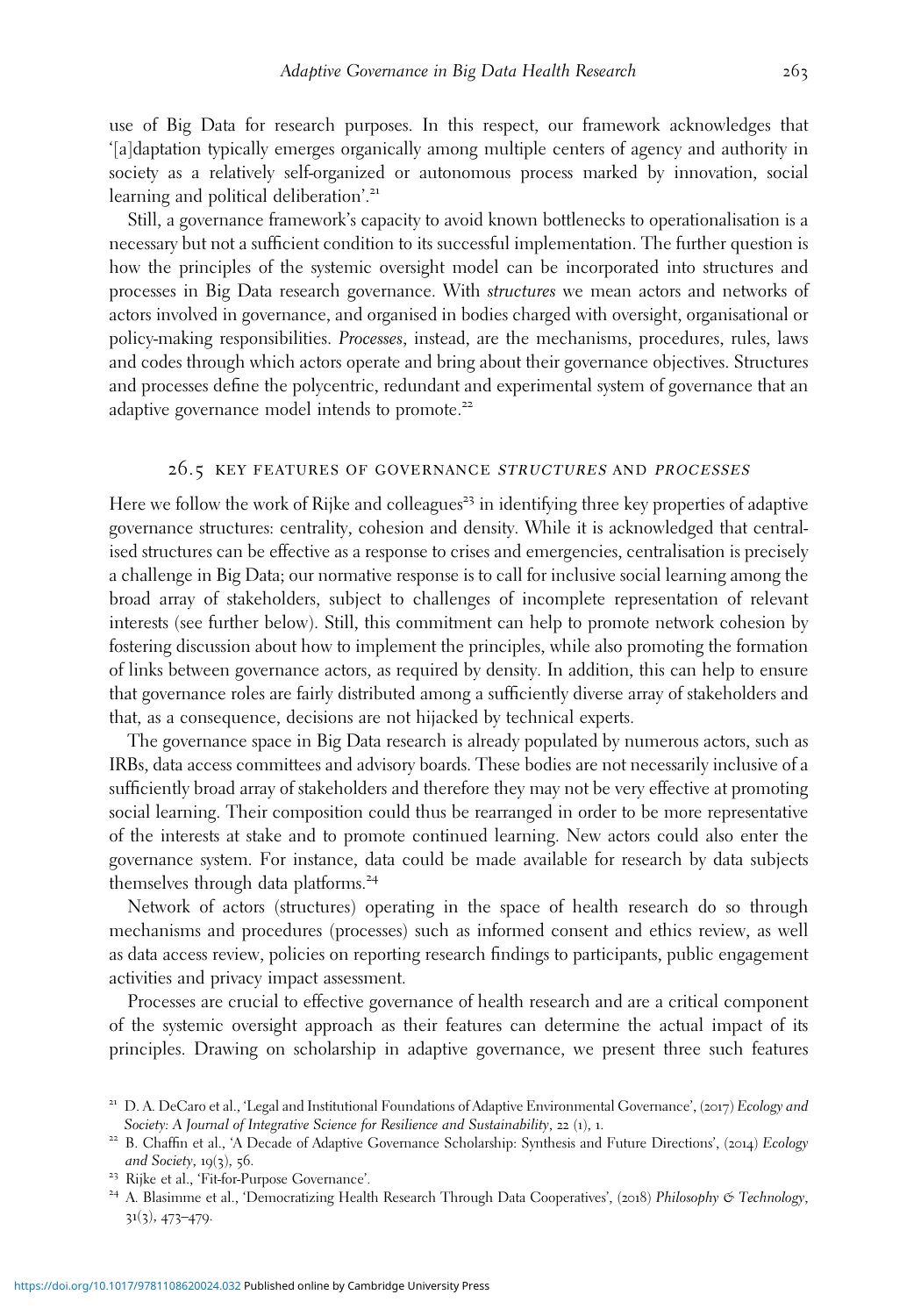(components) that are central to the appropriate interpretation of the systemic oversight principles.

**Social learning:** social learning refers to learning that occurs by observing others.<sup>25</sup> In governance settings that are open to participation by different stakeholders, social learning can occur across different levels and hierarchies of the governance structures. According to many scholars, including Ostrom,<sup>26</sup> social learning represents an alternative to policy blueprints (see above) – especially when it is coupled with and leading to adaptive management. Planned adaptations – that is, previously scheduled rounds of policy revision in light of new knowledge – can be occasions for governance actors to capitalise on each other's experience and learn about evolving expectations and risks. Such learning exercises can reduce uncertainty and lead to adjustments in mechanisms and rules. The premise of this approach is the realisation that in complex systems characterised by pronounced uncertainty, 'no particular epistemic community can possess all the necessary knowledge to form policy'. <sup>27</sup> Social learning – be it aimed at gathering new evidence, at fostering capacity building or at assessing policy outcomes – is relevant to all of the six components of systemic oversight. The French law on bioethics, for instance, prescribes periodic rounds of nationwide public consultation – the so-called Estates General on bioethics.<sup>28</sup> This is an example of how social learning can be fostered. Similar social learning can be triggered even at smaller scales – for instance in local oversight bodies – in order to explore new solutions and alternative designs.

**Complementarity:** complementarity is the capacity of governance processes to fulfil both the need for processes to be functionally compatible and to ensure procedural correspondence between processes and the phenomena they intend to regulate. Functional complementarity refers to the distribution of regulatory functions across a given set of processes exhibiting partial overlap (see redundancy, above). This feature is crucial for both monitoring and reflexivity. Procedural complementarity, on the other hand, refers to the temporal alignment between governance processes and the activities that depend on such processes. One prominent example, in this respect, is the timing of ethics review processes, or that of data access requests processing.<sup>29</sup> For instance, the European General Data Protection Regulation (GDPR) prescribes a maximum 72-hour delay between detection and notification of privacy breaches. This provision is an example of procedural complementarity that would be of the utmost importance for the principle of responsiveness.

**Visibility:** governance processes need to be visible, that is, procedures and their scope need to be as publicly available as possible to whomever is affected by them or must act accordingly to them. The notion of regulatory visibility has recently been highlighted by Laurie and colleagues, who argue for regulatory stewardship within ecosystems to help researchers clarify values and responsibilities in health research and navigate the complexities.<sup>30</sup> Recent work also demonstrates that currently it is difficult to access policies and standard operating procedures of prominent research institutions like biobanks. In principle, fair scientific competition may

- Evidence and Its Implications for Regulatory Reform', (2011) The Milbank Quarterly, 89(4), 599–627.<br><sup>30</sup> G. T. Laurie et al., 'Charting Regulatory Stewardship in Health Research: Making the Invisible Visible', (2018)
- Cambridge Quarterly of Healthcare Ethics, 27(2), 333–347.

<sup>&</sup>lt;sup>25</sup> A. Bandura and R. H. Walters, *Social Learning Theory*, vol. 1 (Prentice-hall Englewood Cliffs, NJ, 1977).<br><sup>26</sup> Ostrom, 'A Diagnostic Approach'.<br><sup>27</sup> D. Swanson et al., 'Seven Tools for Creating Adaptive Policies', (2

<sup>77(6), 924–939, 925.&</sup>lt;br><sup>28</sup> D. Berthiau, 'Law, Bioethics and Practice in France: Forging a New Legislative Pact', (2013) Medicine, Health Care and Philosophy, 16(1), 105–113.<br><sup>29</sup> G. Silberman and K. L. Kahn, 'Burdens on Research Imposed by Institutional Review Boards: The State of the